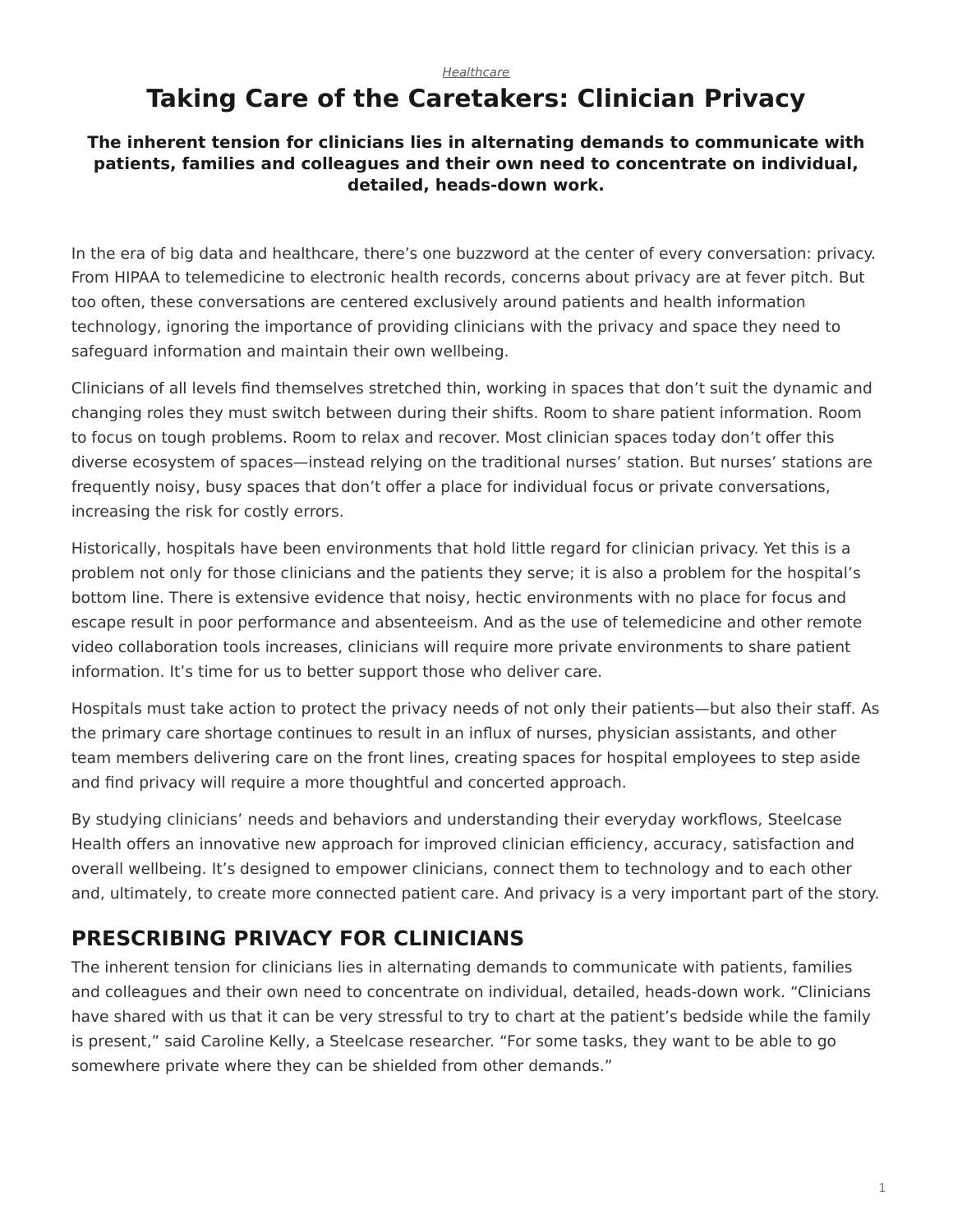Whether it's updating electronic medical records, conducting patient research, trading information during a shift change or simply taking an important personal phone call, private getaways humanize the healthcare work environment and improve clinicians' sense of wellbeing and ability to focus as needed.

But finding places to have periods of intense concentration or even small moments of respite in most healthcare environments can be difficult. Because there are no spaces designed for privacy, often clinicians ignore their own wellbeing in favor of their patients, feeling unable to take full breaks and allowing themselves to be interrupted during rare quiet moments. In a study on staff respite conducted with Spectrum Health, one of the U.S.'s highest-rated large healthcare systems located in Grand Rapids, Mich., Steelcase researchers discovered that the staff were taking what they termed "micro-breaks." Instead of 15 minutes in the break room, they'd take less than a minute, pausing just long enough for a quick sip of water and a deep breath. "Not every break is deeply immersive," says Kelly. "Some are just a few moments, so we need to make sure the spaces are convenient and support the activity the staff wants to do."

The clinician hub creates a more dynamic, functional space that allows for a greater range of work modes. This hub is an ecosystem of different spaces for different activities: collaboration, focused tasks, teaching and learning, and quick social exchanges.

# **DESIGNING FOR WELLBEING**

Steelcase Health has developed applications for clinical and administrative workspaces with three core design principles in mind: to humanize the work experience, and to empower and connect clinicians. Privacy needs are inherent throughout, from individual solitude to quiet, small-group discussions to retreat spaces for staff—a range of settings to meet individual, group and organizational needs.

"When the organization provides spaces that support the wellbeing of their employees, it empowers the staff to take care of themselves," Kelly says. "This gives nurses the chance to say that taking care of themselves is important. Since they're feeling recharged and rejuvenated, it's easier for them to encourage their co-workers to take a break and offer to cover their patients." When the organization provides a human-centered workspace that recognizes people's privacy needs, cultural changes naturally follow and individuals find themselves adopting new behaviors. By design, it all adds up to enhanced provider wellbeing, satisfaction, accuracy and patient care.

# **CLINICIANS' HUB: CENTRAL NURSING**

A reimagined nurses' station creates a more dynamic, functional space that allows for a greater range of work modes. Unlike a traditional nurses' station, this hub is an ecosystem of different spaces for different activities: collaboration, focused tasks, teaching and learning, and quick social exchanges.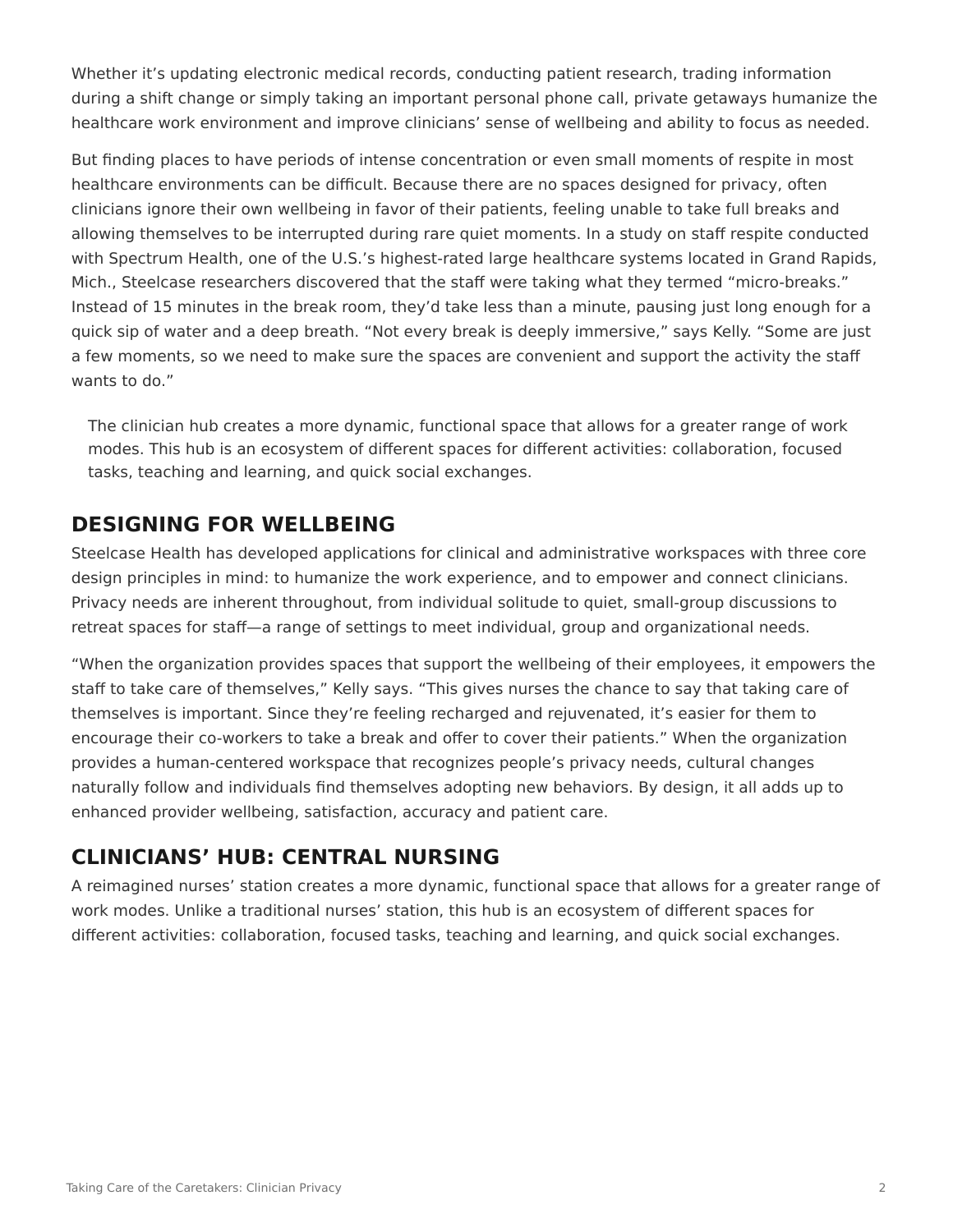The hub also provides easy sightlines to patient rooms so clinicians can maintain awareness of what's going on around them. Multiple points of entry and exit make movement fluid. Technology is thoughtfully integrated throughout all workspaces in recognition of its increasing importance in healthcare. As more and more clinicians rely on mobile devices such as tablets, the hub features a multi-port charging station that provides secure support, so expensive equipment gets dropped less frequently, recharged often and used to share more patient information. Adjustable monitors and foot railings encourage personalized work styles and postures, providing physical comfort and relief for aching feet.

A clinician retreat near the clinicians' hub provides a combination of social and private spaces that can include a small kitchen, eating area, media bar, personal lockers and a separate enclosed respite area for one person.

#### **CHARGE NURSE ENCLAVE**

For clinicians, privacy can't mean physical distance from patients. Charge nurses and nurse managers often express a need to be able to move quickly between private and patient-facing spaces. Maintaining situational awareness and being able to seamlessly transition can make all the difference when it comes to responsive patient care.

A nurse enclave accommodates clinicians' need to do focused work while maintaining a close watch on what's happening on the floor. With visual and acoustical semi-privacy, it's an ideal space for charting and other heads-down work, as well as phone calls or videoconferencing. Staffers can see through glass walls, encouraging impromptu conversations and questions, but an enclosed configuration assures periods of privacy as well.

### **TECHNOLOGY-SUPPORTED COLLABORATION**

In addition to individual spaces, clinicians need quiet collaboration spaces where they can share digital information and consult with others, including via videoconferencing from different locations. Given recent data that telemedicine will grow at a rate of almost 20 percent every year, creating space for it to be successful is paramount. The new footprint includes space for an enclosed telepresence room, complete with high-definition videoconferencing, creating an optimized setting for physician consultation and collaboration. Teams and specialists in multiple locations can now share vital information in casual, quick, informative sessions. Seated-height chairs allow for longer meetings to generate and evaluate ideas. Enhanced communication leads to more connected care, and better outcomes.

The signature spaces of the healthcare landscape are changing, providing more efficient, versatile and human-centric spaces that focus on clinician wellbeing.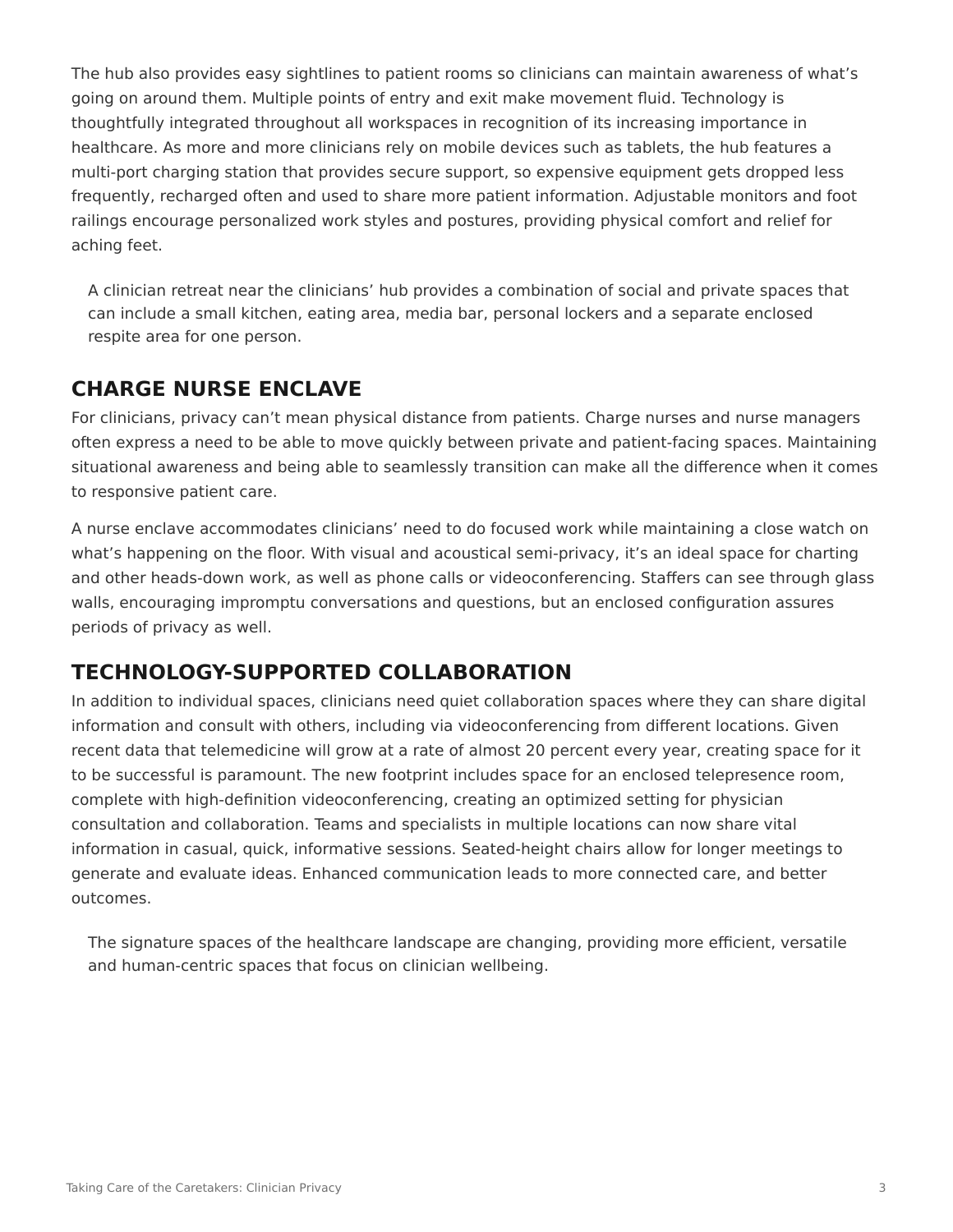### **CLINICIAN RETREAT**

Not surprisingly, clinicians tend to place their own care at the bottom of the priority list. "We need to support them by understanding the context of their work and giving them choices that fit instead of telling them to walk five minutes down three different corridors to the break room," Kelly says. "Most will tell you they can't leave their unit that long." A better alternative is a strategically and conveniently placed retreat near the clinicians' hub. A combination of social and private spaces fills the respite area, including a small kitchen, eating area, media bar, personal lockers and a separate enclosed respite area for one person. These touchdown spaces encourage balance and rest, so patients receive better care, staffers are less prone to burnout and breaks become all that they're meant to be.

# **ENCLOSED RESPITE**

Healthcare practitioners see some of the most joyous and devastating moments in people's lives, creating an emotional roller coaster. Sometimes, it's necessary to move into a quiet space after a stressful experience, or just to take an urgent personal phone call away from the hubbub of the open work environment. An individual enclosed enclave adjacent to the clinicians' hub allows workers to take a few moments to re-center themselves or handle personal matters, reducing their stress load and the risk for medical errors.

# **TIME FOR CHANGE**

The old ways of working in a healthcare setting are giving way to smarter, more human-centric ways that emphasize clinician wellbeing. The signature spaces of the healthcare landscape are changing as well, providing more efficient, versatile and private spaces than the old nurses' stations. As healthcare continues its evolution towards consumer-driven models of care and value-based reimbursements, forward-looking hospital leaders will transform their spaces to accomplish these new market requirements. These leaders will remember that privacy is about more than just patients' health records; it's about the basic human need for choice and control. The benefits of providing privacy for healthcare workers are already clear, from fewer medical errors to increased staff retention and better patient care.

#### **Featured Products**

**[+About Steelcase](https://www.steelcase.com/discover/steelcase/our-company/)**

**[+Customer Care](#page-0-0)**